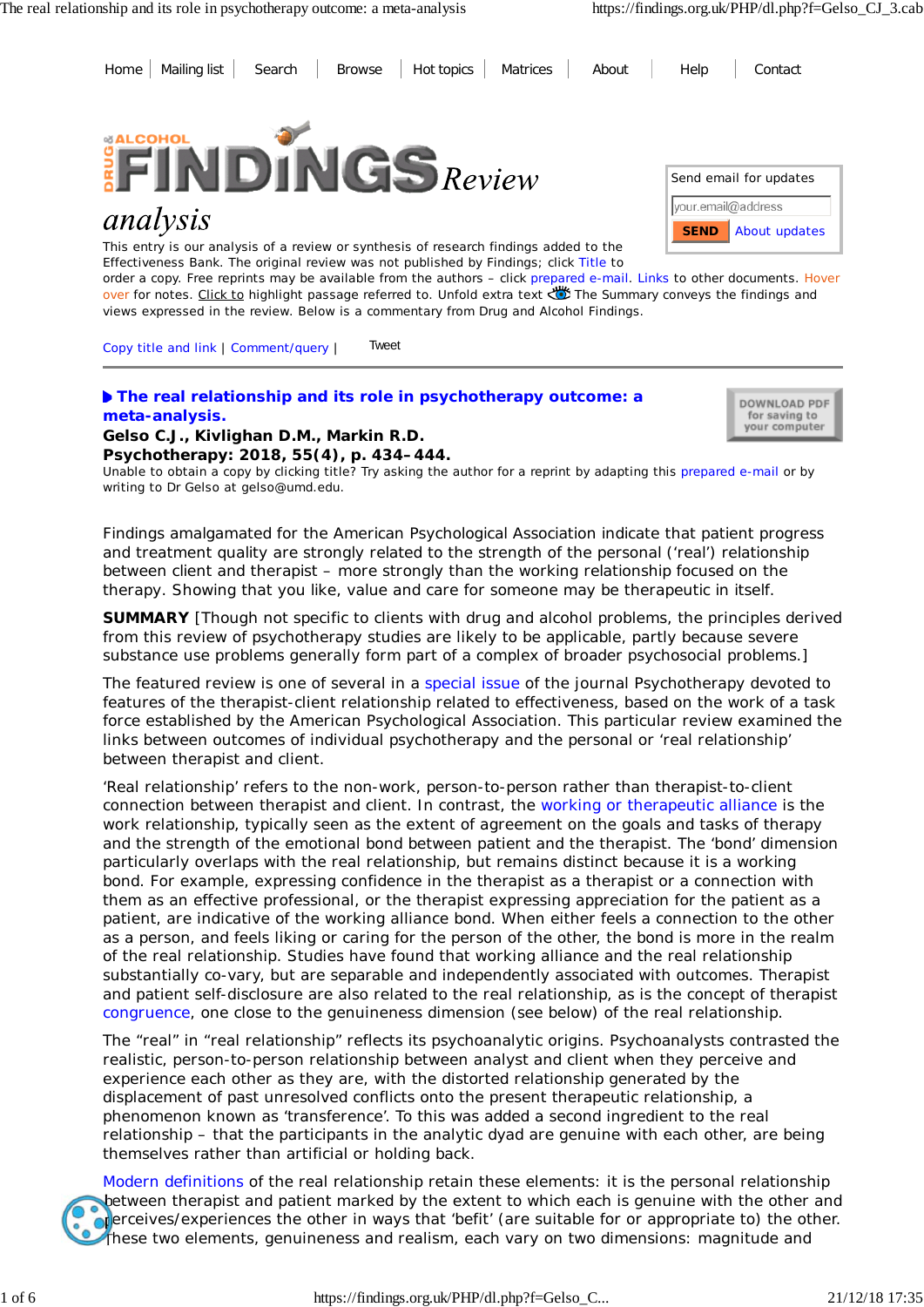valence. 'Magnitude' refers to the degree of realism and genuineness in the therapeutic relationship. 'Valence' refers to the degree to which these feelings are positive versus negative; you may perceive someone realistically and feel they are genuinely themselves, but either like or dislike what you see. A strong real relationship would consist of largely positive feelings based on realism and genuineness. For more on the nature of the real relationship unfold  $\bullet$  the supplementary text.

To assess the

## **Measuring the real relationship**

Virtually all modern quantitative research on the real relationship has assessed it using the Real Relationship Inventory, which has client versus therapist and longer versus shorter versions. These questionnaires generate a total score and subscale scores for realism and genuineness by asking respondents to rate statements (samples below) from strongly disagree to strongly agree.

• "I had a realistic understanding of my therapist as a person."

• "My therapist did not see me as I really am." (reverse scored)

• "My client's feelings toward me seem to fit who I am as a person."

• "There is no genuinely positive connection between us." (reverse scored)

• "My client has little caring for who

I truly am." (reverse scored)

• "I am able to be myself with my therapist."

#### **Key points From summary and commentary**

Commissioned by a task force of the American Psychological Association, this review amalgamated findings relating patient progress and ratings of treatment quality to the strength of the personal ('real') as opposed to working relationships between clients and psychosocial therapists.

Across all relevant studies the link between the 'real relationship' and outcomes was large and statistically significant. Assuming a causal connection, it would be a more important determinant of patient progress than working alliance or the type of therapy.

Though causality cannot be established by the types of studies included in the analysis, the safest stance is to presume that how the therapist is and behaves affects how well their patients do, and does so partly via the personal relationship they help forge with the client.

possible effect of this relationship on outcomes, the review incorporated the first meta-analysis amalgamating results from relevant studies to estimate the overall strength of the link between the real relationship and patient progress or ratings of treatment quality, and to probe for influences on the strength of the link. Link strength was calculated as a correlation coefficient, an expression of the degree to which outcomes co-varied with the strength of the real relationship. The chosen metric ranges from -1 (perfect negative co-variation, meaning that as one side of the link gets larger the other diminishes) to +1 (perfect positive co-variation, meaning that as one side of the link gets larger so does the other). Correlation coefficients were also converted to effect sizes. Effectively these metrics indicate how influential the real relationship had been if causally linked to patient progress or their ratings of treatment quality.

The analyses included any study, reports from which enabled calculation of the correlation between the strength of the real relationship and either: improvements in the patients from before to after treatment; patients' and/or therapists' assessments of progress to date, most often completed at the end of treatment; or patients' reports on the quality or outcome of the session in which the real relationship was assessed. After eliminating studies reporting overlapping data, the resulting 16 studies included five each linking real relationship to before-versus-after treatment progress and therapists' assessments of

rogress, and six linking it to session quality.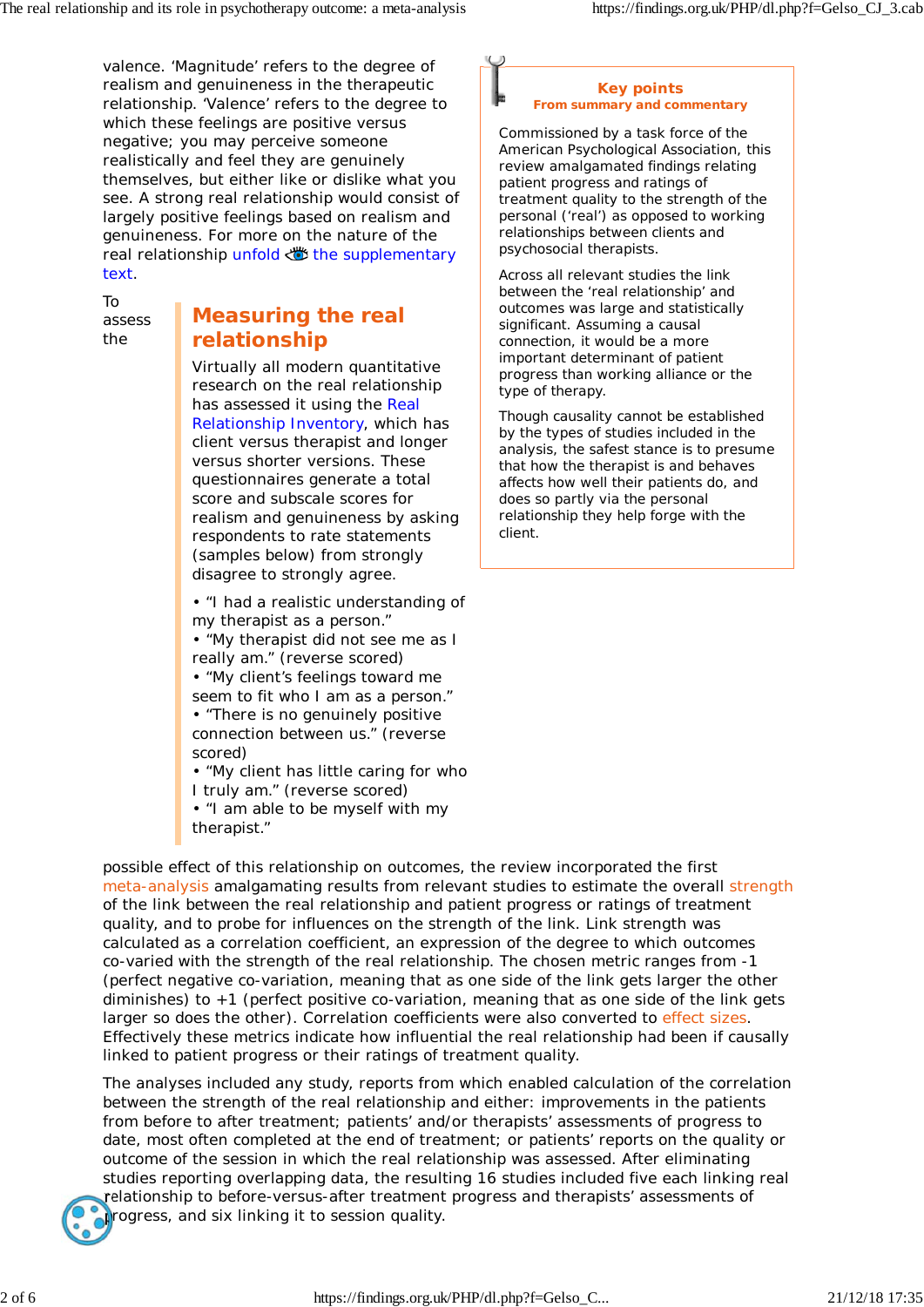## **Main findings**

Confidence in the findings reported below is weakened by the paucity of studies, and the fact that that nearly all were conducted by a few committed researchers. Research on the real relationship is in its early stages.

Overall the strength of the link between the real relationship and patient progress or treatment quality equated to a statistically significant correlation of 0.38 and a large effect size of 0.80. In other words, the more solid the person-to-person relationship between therapist and client, the better outcomes and quality assessments tended to be. There was little indication that the analysis had missed studies which would have substantially altered this finding.

Though universally positive, the strength of the link varied between studies more than expected by chance. Perhaps because there were so few studies, none of the possible influences assessed by the review significantly accounted for this variation. The influences tested were the type of outcome or assessment being linked to the real relationship, and whether client or therapist assessed the real relationship and/or outcomes.

Three studies investigated how the link between real relationship and patient progress or session quality ratings came about. They indicated that differences between therapists in how well they generate early real relationships, or strengthen these relationships during therapy, are more influential than differences between clients in how well they generate the relationship. Therapists who foster the real relationship have patients who on average do better in therapy.

However, the patient also contributes. There is evidence that real relationships are forged more strongly by patients who can stand back and accurately observe themselves, who attend to their inner feelings, tend to form secure attachments in general, and gain insight during treatment. On the other hand, a tendency to hide from one's inner feelings is associated with weaker real relationships.

#### **Practice recommendations**

Therapists should pay close attention to the strength of their real relationships with patients and seek to cultivate and strengthen them during treatment. Certain therapist actions seem to facilitate strong real relationships. These include:

• *Seeking to grasp empathically the patient and his or her inner experience.* Therapist empathy is significantly related to the strength of the real relationship. Successful understanding of the patient facilitates the realism element on the therapist's side, and because feeling seen and understood accurately can be so intimate, it fosters the patient's personal connection to the therapist. In addition, it is likely that therapist empathy begets empathy in the patient, and patient empathy fosters seeing the therapist as they truly are, deepening the realism aspect of the real relationship on the patient's side.

• *Managing countertransference.* Self-understanding, managing one's own anxiety, and grasping the boundaries between oneself and the patient, enable therapists to be genuine with patients and to see patients as they are rather than as projections of the therapist's conflicts. In turn, this fosters the same real relationship qualities in the patient.

• *Sharing reactions with the patient.* Although therapist self-disclosure is an imperfect indication of genuineness, it is modestly associated with the strength of the real relationship. Well-timed disclosures (including disclosures of feelings within the therapeutic relationship and about the patient) highly relevant to the patient's needs (rather than those of the therapist) strengthen the patient's perceptions of the therapist as genuine.

• *Explaining when not sharing.* Despite the above, therapists can appear genuine to the patient even while being relatively non-disclosing; it helps if the therapist explains why they are holding back. When the therapist clarifies why they are not disclosing, they are actually disclosing, but at a different level.

• *Being consistent and constant.* At the most fundamental level, the patient's sense that they can count on the clinician to be there, and be there on time, fosters a sense that the therapist can be personally trusted and is interested in the patient as a person. This seems particularly important for highly vulnerable patients. In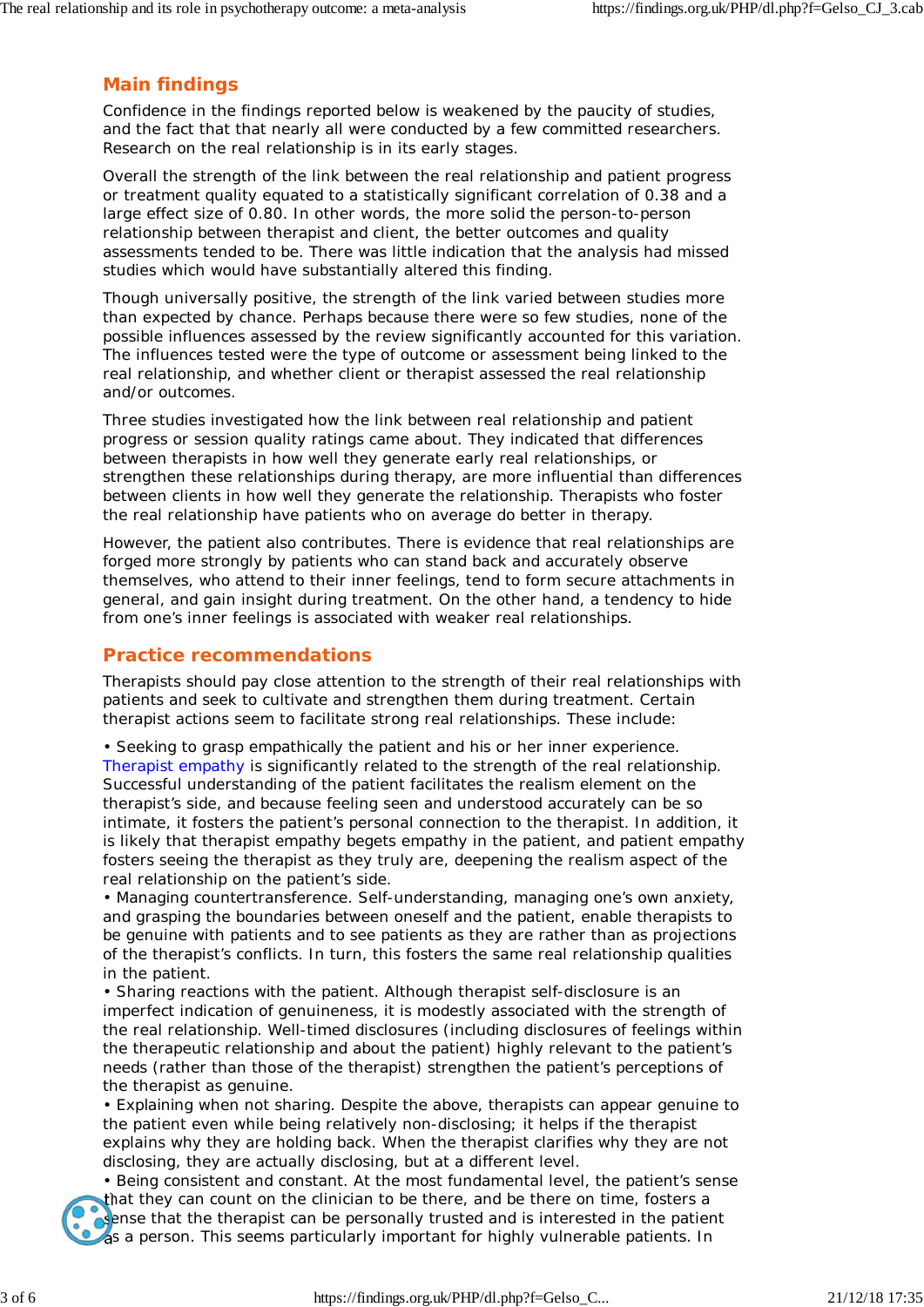addition, consistency is a key factor in helping the patient trust the therapist as a person, and this includes consistency between the therapist's verbal and non-verbal behaviour. Consistency also lends credibility to the real relationship the therapist is offering the patient.

**FINDINGS COMMENTARY** Across the 16 studies the link between real relationships and outcomes or ratings of treatment was relatively substantial – stronger than between outcomes and many other variables, including the type of therapy and the working alliance between therapy and patient. However, the warning that this research is largely the work of "proponents" of the real relationship must be taken seriously, and these researchers include the authors of the featured review. It makes the findings vulnerable to the so-called 'researcher allegiance' effect – a concern in several social research areas (1 2 3 4 5), where programme developers and other researchers with an interest in a programme's success have been found to record more positive findings than fully independent researchers. However, that concern seems less salient in this case, because no 'brand name' therapy associated with an individual or research team is at stake, and it is just as likely that researchers have become proponents because the real relationship truly is highly important, yet has been neglected.

The reviewers' practice recommendations presume a causal link between alliance and patients' progress, which can be leveraged by the therapist to augment that progress. In other words, that how the therapist is and behaves affects how well their patients do, and does so partly via the bond they help form between themselves and the client. Though causality has not been established ( $\blacktriangleright$  discussion below), the safest stance for trainers, supervisors, therapists, counsellors, patients and clients, is to presume causality, that a good relationship is an important determinant of treatment success, and that nurturing and maintaining such a relationship are core tasks. The findings must also have important implications for the recruitment of therapists and the selection or self-selection of their patients, which presumably should be based partly on an attempt to find pairings who 'click'.

## **Not** *necessarily* **causal**

Given the nature of the studies which supported the review's practice recommendations, causality cannot be considered proven, but for at least two reasons it seems likely. First is the consistency of the association between the strength of the real relationship and outcomes. Second is the plausibility of the proposition that establishing a good relationship will help keep patients in therapy and actively working with the therapist, and that this greater opportunity for therapy to work will often translate into it actually working better. Additionally, there seems little or nothing to lose and possibly much to gain from establishing a good relationship with clients, nothing to gain and possibly much to lose from failing to do so, and ethical considerations demand a positive attitude to troubled individuals who have come to you for help.

Confirmation of a causal link would require studies which randomly allocated patients to therapeutic programmes that deliberately generated strong versus weak relationships. On ethical grounds, such studies are not possible, meaning evidence for causality primarily relies on the accumulation of indirect evidence. Studies which provide this evidence are typically unable to eliminate the possibility that (for example) patients who were going to do well in any event were more likely to feel close to their therapists, and/or that such feelings were partly due to the fact that patients were already doing well and therefore felt appreciative of their therapists, or that therapists more capable of generating these feelings were also more competent in other ways. In these scenarios, the real relationship would remain *associated* with better outcomes, but not because it helped *cause*



them. As causality theorists have explained, "Thunder correlates with power outages, but thunder does not cause power outages. To distinguish causal from noncausal correlations, it is important to control for alternative causes."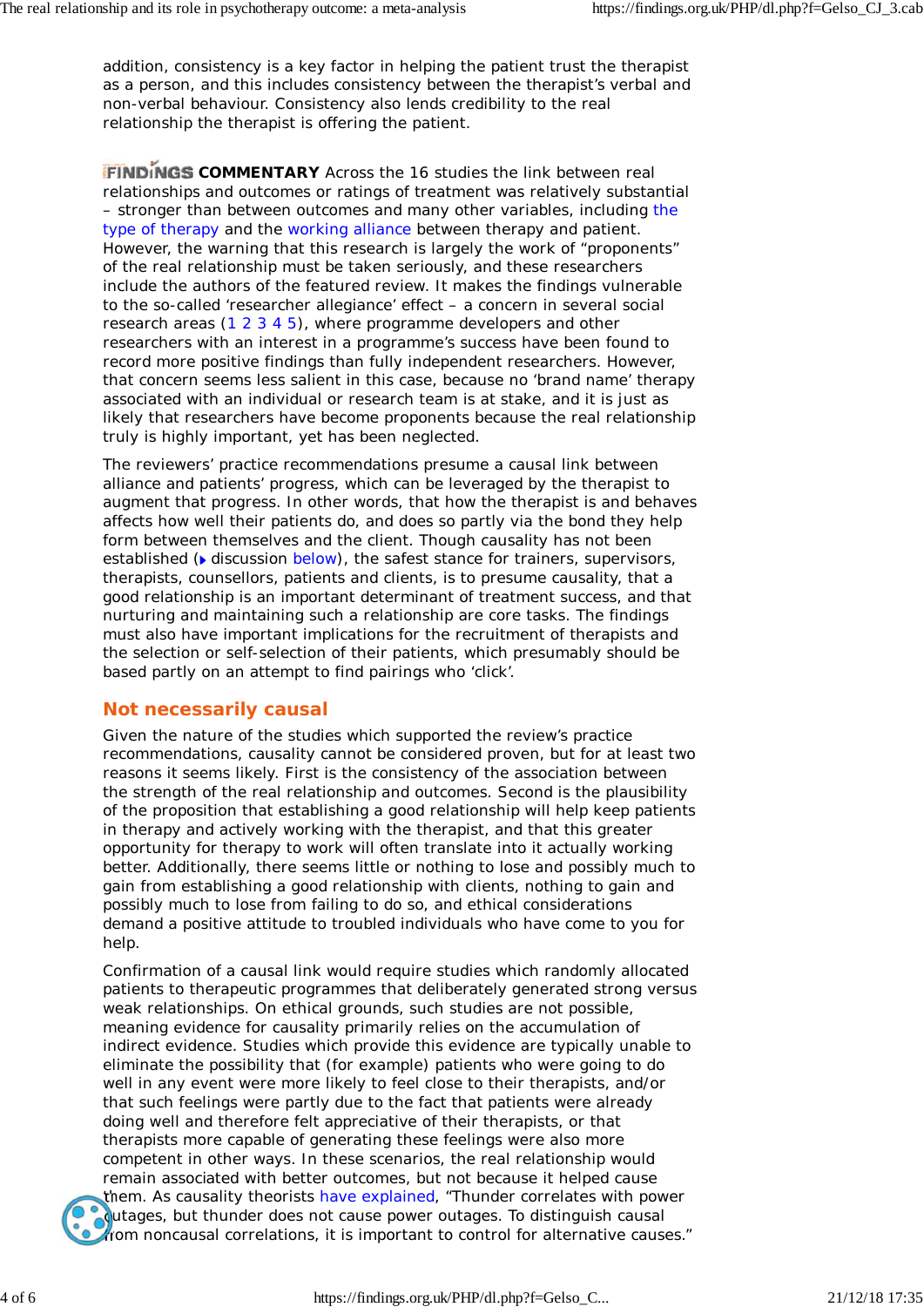Without effectively random allocation of patients to therapies/therapists characterised by poor versus good personal relationships, these "alternative causes" cannot completely be eliminated.

## **Genuineness may demand breaking motivational interviewing's rules**

Among relevant studies in the substance use sector is a study of the training of addiction counsellors, the findings of which highlighted the possibility that following the principles of motivational interviewing (which, for example, advise against direct warnings or uncalled for advice) could weaken the genuineness element of the real relationship. The implications of this study are most easily absorbed from a brief, informal account by Drug and Alcohol Findings.

The study found clients' engagement in treatment was unrelated to the frequency with which the therapist made statements compatible with motivational interviewing's ethos such as asking open questions, but was strongly related to embodying its overall spirit and to more general social skills including empathy, warmth, supporting the client's autonomy, and coming across as 'genuine', an amalgam of seeming open, honest and trustworthy. Genuineness was difficult for raters to agree on, but still it was about as strongly related to engagement as the other qualities.

Another surprise was that when the counsellor's general social skills were taken into account, the frequency with which the therapist contravened motivational interviewing's mandates significantly and quite strongly related to client engagement, but in the opposite direction to that expected: the more the counsellors 'broke the rules', the better their clients engaged. Moreover, when socially skilled counsellors acted in these ways, they actually enhanced the effect their skills had on client engagement. For the researchers, genuineness seemed the explanation. Therapists who honestly and openly expressed the concerns they were feeling and gave advice they felt the client needed without holding their tongues, or trying to manipulate the client into doing the expressing for them, would have rated higher on being genuine, and perhaps also come across this way to the clients.

As they are added to the Effectiveness Bank, listed below will be analyses of the remaining reviews commissioned by the American Psychological Association task force. Cohesion in group therapy Treatment outcome expectations Treatment credibility Therapist empathy Therapist–client alliance Alliance in couple and family therapy Repairing ruptured alliances between therapists and clients Positive regard

Last revised 21 December 2018. First uploaded 16 December 2018

Comment/query

- Give us your feedback on the site (one-minute survey)
- Open Effectiveness Bank home page

 Add your name to the mailing list to be alerted to new studies and other site updates

#### **Top 10 most closely related documents on this site. For more try a subject or free text search**

REVIEW 2018 Meta-analysis of the alliance–outcome relation in couple and family therapy EVIEW 2018 The alliance in adult psychotherapy: a meta-analytic synthesis